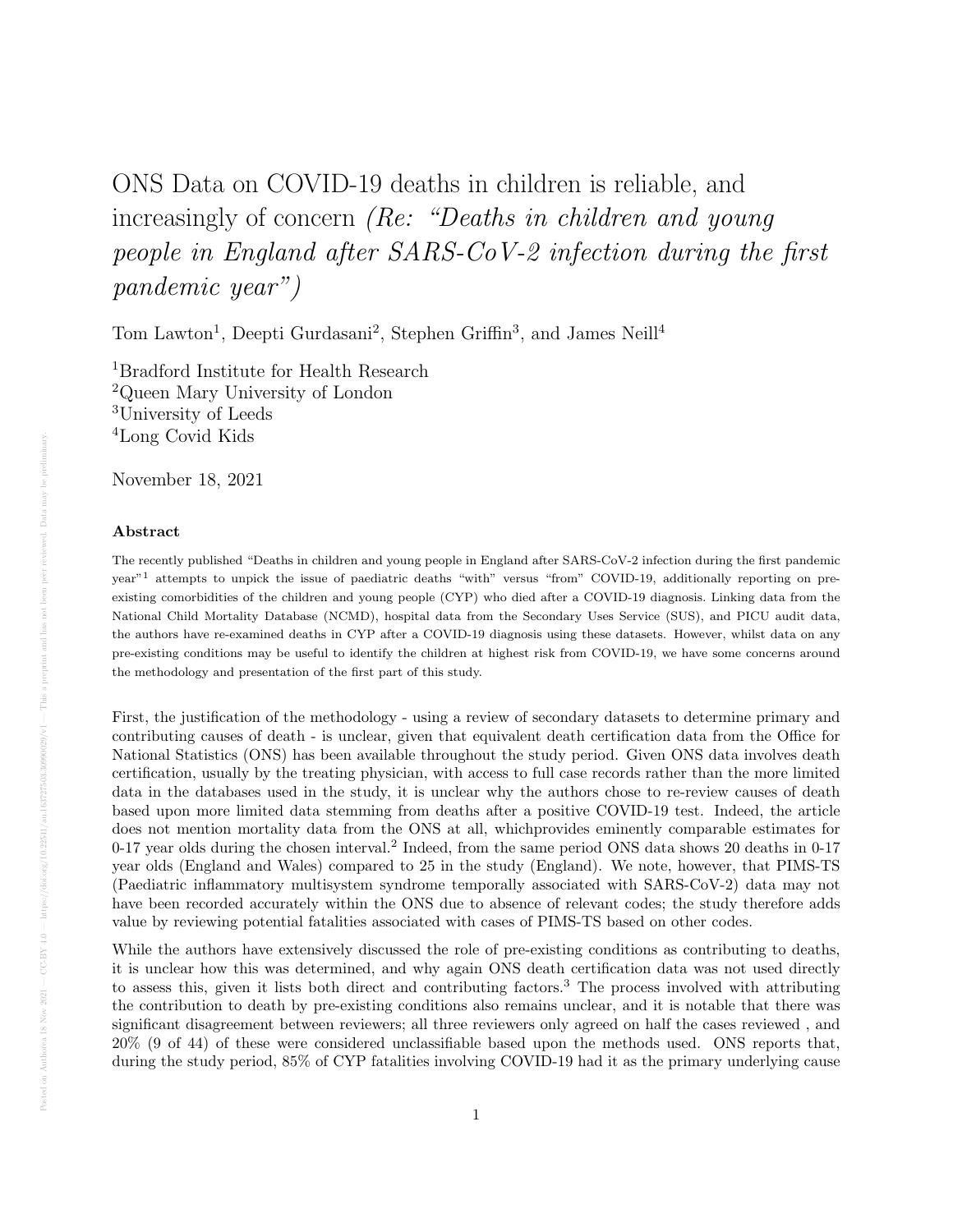### of death.<sup>2</sup>

A clear inference from Smith et al. should be that ONS data is, as expected, extremely reliable. This brings us to the second major limitation of this work, which is the lack of generalisability to the current context. The study was carried out during a period where there were significant community mitigations, long periods of school closures, and before the more transmissible<sup>4</sup> delta variant became dominant. Since the study period, recorded cases in CYP have been over three times higher,<sup>5</sup> and ONS reports 73 deaths involving COVID-19 in 0-19 year olds up to  $5^{\text{th}}$  November 2021<sup>6</sup> (with 42 deaths in 0-17 year olds up to September 2021,<sup>2</sup> more recent data not yet being available). Furthermore, data following the study period (Mar-Sep 2021) shows that over 93% of all deaths in children "within" 28 days of a positive SARS-Cov-2 test are subsequently confirmed by the ONS as deaths directly involving COVID-19.<sup>5,6</sup> This means that one of the key messages of the paper, namely that only 41% of deaths recorded by PHE "with" COVID-19 are "from" COVID-19, is no longer valid. Indeed, given the lags in death certification, recent deaths are currently best estimated using UKHSA 28-day death data (Figure 1). Both ONS and UKHSA data suggest that deaths in CYP are now the highest they have ever been during the pandemic. This is a predictable consequence of removing the majority of mitigations in schools, along with a delayed and now lagging vaccination programme in CYP.<sup>7</sup> The resultant mass infection of children means that, despite the relative rarity compared to adults of severe outcomes at the individual level, an unacceptable number of preventable deaths has occurred in CYP in the latter part of 2021. Fortunately CYP rarely die of anything: in Jun-Sep 2021 ONS reported a total of 446 deaths of 5-19 year olds from any cause, however 4.3% of those deaths [n=19] had COVID-19 as the underlying cause. COVID-19 is a significant cause of death for CYP.<sup>2</sup>

Thirdly, we are concerned by the use of the whole CYP population as a denominator for the headline mortality figure of 2 per million population, which is compared with all-cause deaths in children. This is at odds with recommended methodology,<sup>8</sup> and misleading given that deaths due to COVID-19 in children are dependent on exposure rather than population size. Exposure is a result of disease prevalence and the effects of mitigations, and so has changed considerably at different points during the pandemic. Indeed, it has been much higher following the introduction of the delta variant into the UK, coincident with the removal of most mitigations; this likely explains the much higher number of deaths since the study completed. If we were to calculate a population rate at the present time (which would again be inappropriate) it would be 2-3 times the rate reported in this study. Moreover, as deaths accrue in children, the population rate will continue to rise.<sup>9</sup>

The authors report an estimated infection fatality rate (IFR) of 5 per 100,000, based on PHE modelling of the number of infections in children. They clarify that they did not use the number of positive SARS-CoV-2 tests as a denominator as these have likely underestimated infections, particularly during the first wave, as well as re-infections in children. However, they also state that "99.995% [...] with a positive SARS-CoV-2 test survived". Not only is this way of reporting risk not in line with standard epidemiological practice,<sup>10</sup> it also appears to directly contradict the authors' stated methodology by suggesting a case fatality rate (CFR) rather than an IFR; and the flaws in the numerical approach are highlighted by it being adopted by certain groups seeking to minimise the impact of this disease by promoting misinformation.<sup>11</sup> The methodology for derivation of this rate is also unclear, as the provided reference does not point to a modelling estimate by PHE (as stated in the text) or methodology for how these cases were estimated. Making a distinction between a CFR and IFR is important, given infections in children are often vastly underestimated by routine testing. Unfortunately, this error has already been replicated by the popular press.<sup>12,13</sup>

Whilst this IFR may appear to be low, it is widely anticipated that without mitigations and with most CYP remaining unvaccinated (or partially vaccinated), almost all children will be infected with SARS-CoV-2 at least once. Considering Smith et al.'s estimated IFR, this could potentially lead to 640 deaths "from" COVID-19 amongst the >12 million English CYP population. This compares extremely poorly to seasonal influenza, where there were 13 and 25 deaths of CYP related to influenza in the 2018-19 and 2019-20 periods, respectively.14,15 Prior to the Oct 2021 half-term at the peak of infection, the prevalence of infection was over  $5\%$  in a single week in primary and secondary school age children,<sup>16</sup> with approximately 200,000 confirmed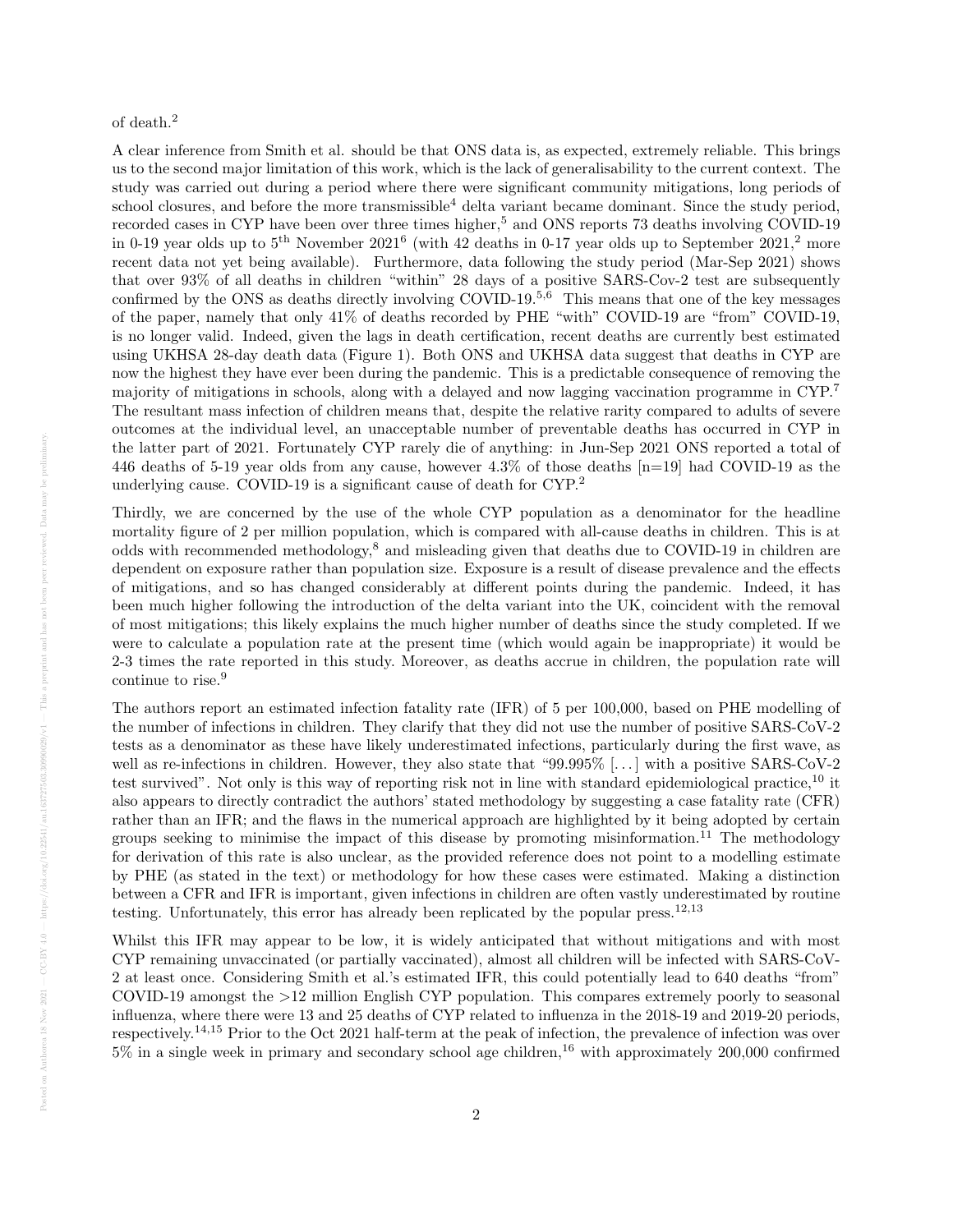In summary, by utilising less comprehensive data sets and reassessing COVID-related CYP fatalities, Smith et al. in fact somewhat predictably validate ONS data on CYP deaths as robust and reliable. By extension, it is clear that removal of most mitigations from schools and delays in vaccination have led to unacceptably high levels of deaths among children, which continue to increase (Figure 1). UK schools (Department for Education) and vaccination (Joint Committee for Vaccination and Immunisation) policies for children are outliers across the globe, and this has led directly to an extremely high rate of SARS-CoV2 exposure in CYP. Of considerable yet similarly predictable concern, ONS data shows substantial increases in self-reported long COVID incidence amongst children in recent months.<sup>17</sup> Urgent action is needed to protect children from this preventable disease.

## Figure



Figure 1: Monthly deaths in CYP as measured by four different metrics

## References

[1] Smith C, Odd D, Harwood R, Ward J, Linney M, Clark M, et al. Deaths in children and young people in England after SARS-CoV-2 infection during the first pandemic year. Nat Med 2021:1–8. https://doi.org/10.1038/s41591-021-01578-1.

[2] Office for National Statistics. Single year of age and average age of death of people whose death was due to or involved COVID-19 2021. [https://www.](https://www.ons.gov.uk/peoplepopulationandcommunity/birthsdeathsandmarriages/deaths/datasets/singleyearofageandaverageageofdeathofpeoplewhosedeathwasduetoorinvolvedcovid19) [ons.gov.uk/peoplepopulationandcommunity/birthsdeathsandmarriages/deaths/datasets/](https://www.ons.gov.uk/peoplepopulationandcommunity/birthsdeathsandmarriages/deaths/datasets/singleyearofageandaverageageofdeathofpeoplewhosedeathwasduetoorinvolvedcovid19) [singleyearofageandaverageageofdeathofpeoplewhosedeathwasduetoorinvolvedcovid19](https://www.ons.gov.uk/peoplepopulationandcommunity/birthsdeathsandmarriages/deaths/datasets/singleyearofageandaverageageofdeathofpeoplewhosedeathwasduetoorinvolvedcovid19) (accessed November 12, 2021).

[3] HM Passport Office. Guidance for doctors completing Medical Certificates of Cause of Death in England and Wales 2020.